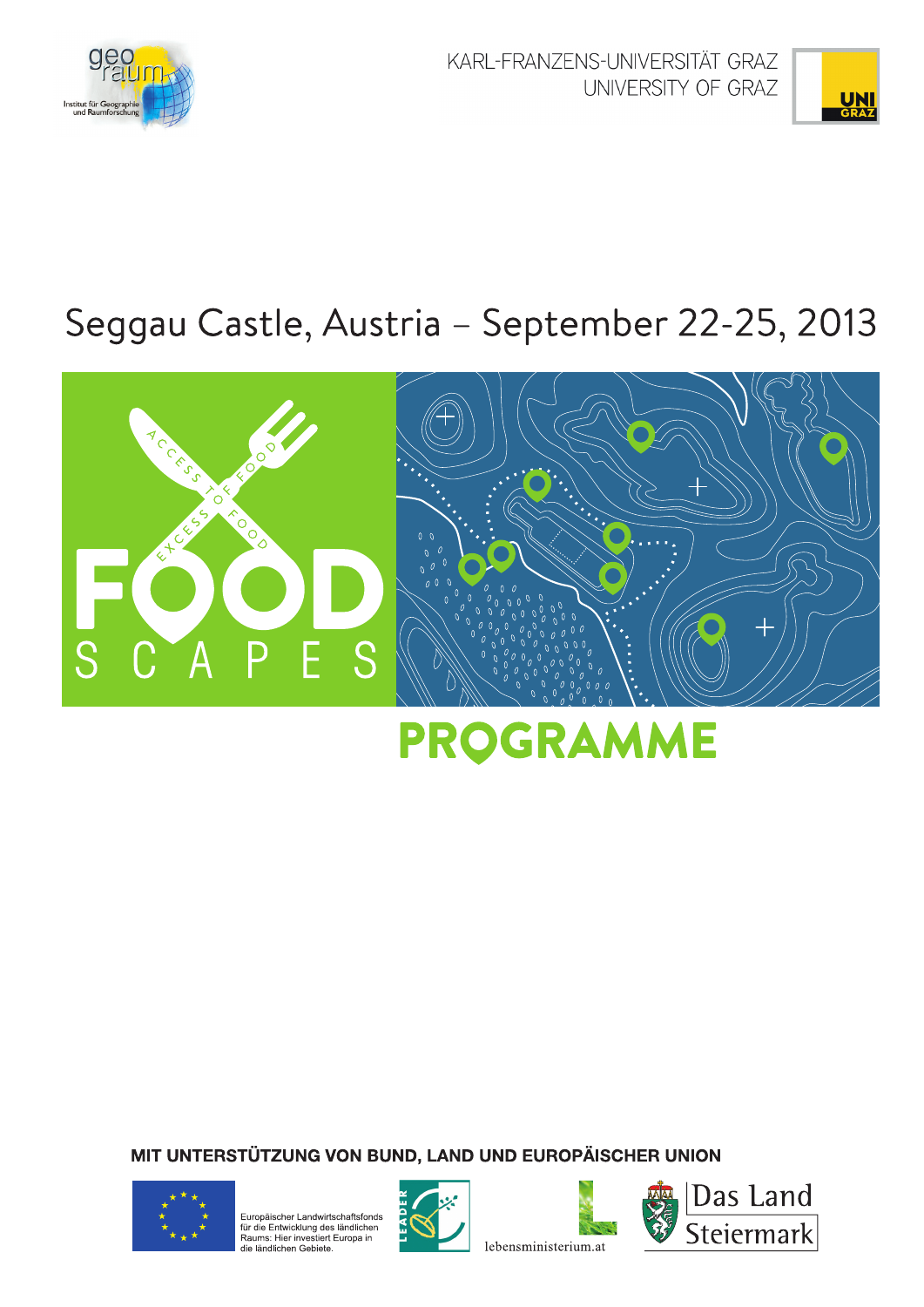

# **PROGRAMME**

## Sunday, 22 September 2013

#### Excursion: Wine Region Southern Styria

11:00 – 8:00p.m.

| 11:00 | <b>Departure from Graz Railway Station</b> |  |  |  |  |
|-------|--------------------------------------------|--|--|--|--|
|-------|--------------------------------------------|--|--|--|--|

- **11:30 Departure from Graz Airport (Feldkirchen)**
- **12:00 Departure from Seggau Castle**

The excursion includes dinner in a typical "Buschenschank"

**08:00 Return to Hotel (Seggau Castle)**

## Monday, 23 September 2013

#### **REGISTRATION**

From 07:30 a.m.

#### Conference Opening

9:00 – 09:35 a.m.

Room 1 **Barbara Gasteiger-Klicpera,** *Dean of the Faculty of Environmental, Regional and Educational Sciences of the University of Graz*

Josef Ober, *Representative of Leader Region Vulkanland*

Ulrich Ermann, *Scientific Chair of the Conference*

## **K01 KEYNOTE SPEECH**

09:35 – 11:05 a.m.

Room 1 Julie Guthman *(Santa Cruz, USA)* Critical Food Studies: Preoccupations and New Directions

#### Coffee break

11:05 – 11:25 a.m.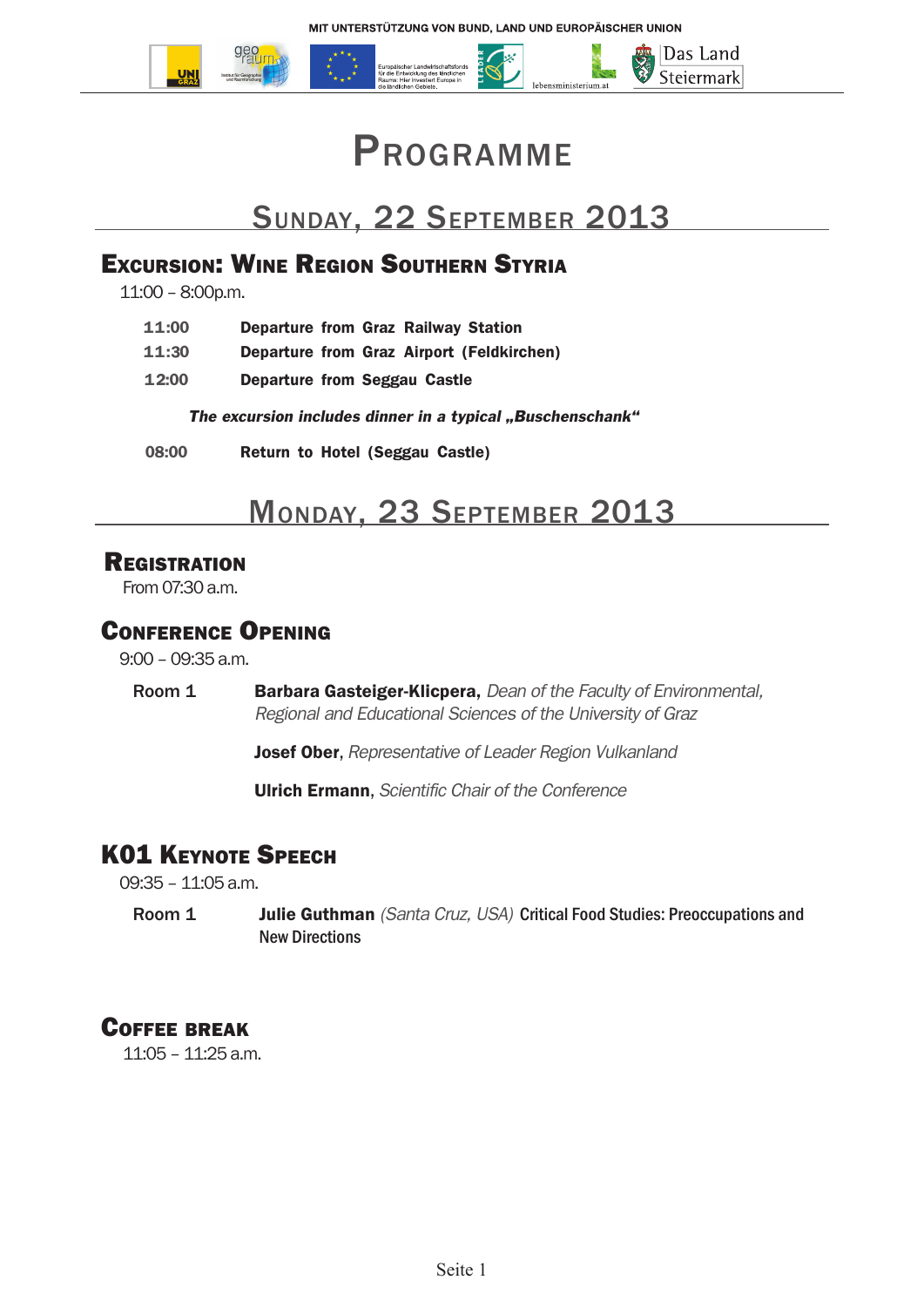

## PS01 Parallel paper sessions

11:25 – 01:00 p.m.

| Room 1            | S01 'FOODSCAPES'                                                                                                                                                                                                              |
|-------------------|-------------------------------------------------------------------------------------------------------------------------------------------------------------------------------------------------------------------------------|
|                   | <b>Chair: Annalisa Colombino</b>                                                                                                                                                                                              |
|                   | <b>Emma Roe</b> (Southampton, UK), Michael Buser (Bristol, UK) and Liz<br>Dinnie (Aberdeen, UK) Creative Material Practices as Response-Abilities:<br><b>Entanglings with Food Insecurities and Vulnerable Subjectivities</b> |
|                   | Bent Egberg Mikkelsen (Aalborg, Denmark) Mapping Enghave Foodscapes<br>- Untapping the Potential of the Local Food Environment                                                                                                |
|                   | Filip Degreef (Brussels, Belgium) Sensitivity of Belgian Media to Food Safety<br>and Scandals (1960 - 1995)                                                                                                                   |
| Room <sub>2</sub> | SO2 'TASTE'                                                                                                                                                                                                                   |
|                   | <b>Chair: Melissa Caldwell</b>                                                                                                                                                                                                |
|                   | <b>George Wu Bayuga</b> (New Haven / New York, USA) Baby Formula Bandits:<br><b>Chinese Smugglers and the Physiology of Taste</b>                                                                                             |
|                   | Monica Truninger and José Teixeira (Lisbon, Portugal) Children and Eating<br><b>Practices: Food Taste in Schools</b>                                                                                                          |
| Room <sub>3</sub> | <b>S03 'ALTERNATIVE FOOD NETWORKS 1'</b>                                                                                                                                                                                      |
|                   | <b>Chair: Sandra Karner</b>                                                                                                                                                                                                   |
|                   | <b>Barbara Schönher</b> (London, UK) Changing Natures: A Study of Urban Bees<br>and City Honey                                                                                                                                |
|                   | Chiara Aurora Demaldé (Milano-Bicocca, Italy) Urban Sustainability and<br><b>Food Consumption. A Case Study</b>                                                                                                               |
|                   | Laura Zanotti (West Lafayette, USA) From Brazil Nuts to Açai: New<br>Geographies of Non-Timber Forest Products in the Brazilian Amazon                                                                                        |
| Room 4            | S04 'ETHICS, EVERYDAY CONSUMPTION, FAIR TRADE/ORGANIC<br>FOOD <sup>®</sup>                                                                                                                                                    |
|                   | <b>Chair: Ulrich Ermann</b>                                                                                                                                                                                                   |
|                   | <b>Jonas Grauel</b> (Hamburg, Germany) The Everyday Morality of Food<br>Consumption                                                                                                                                           |
|                   | Jutta Kister (Innsbruck, Austria) Fair Trade Food Chains - Power to the North or<br><b>Power to the South?</b>                                                                                                                |
|                   | <b>Onur Keskin</b> (Stuttgart, Germany) and Erhan Akarçay (Eskisehir, Turkey)<br>Organic Food Consumption in Turkey: A Case Study in a Middle-Sized City<br>Eskişehir                                                         |
|                   |                                                                                                                                                                                                                               |

## **LUNCH**

01:00 - 02:00 p.m.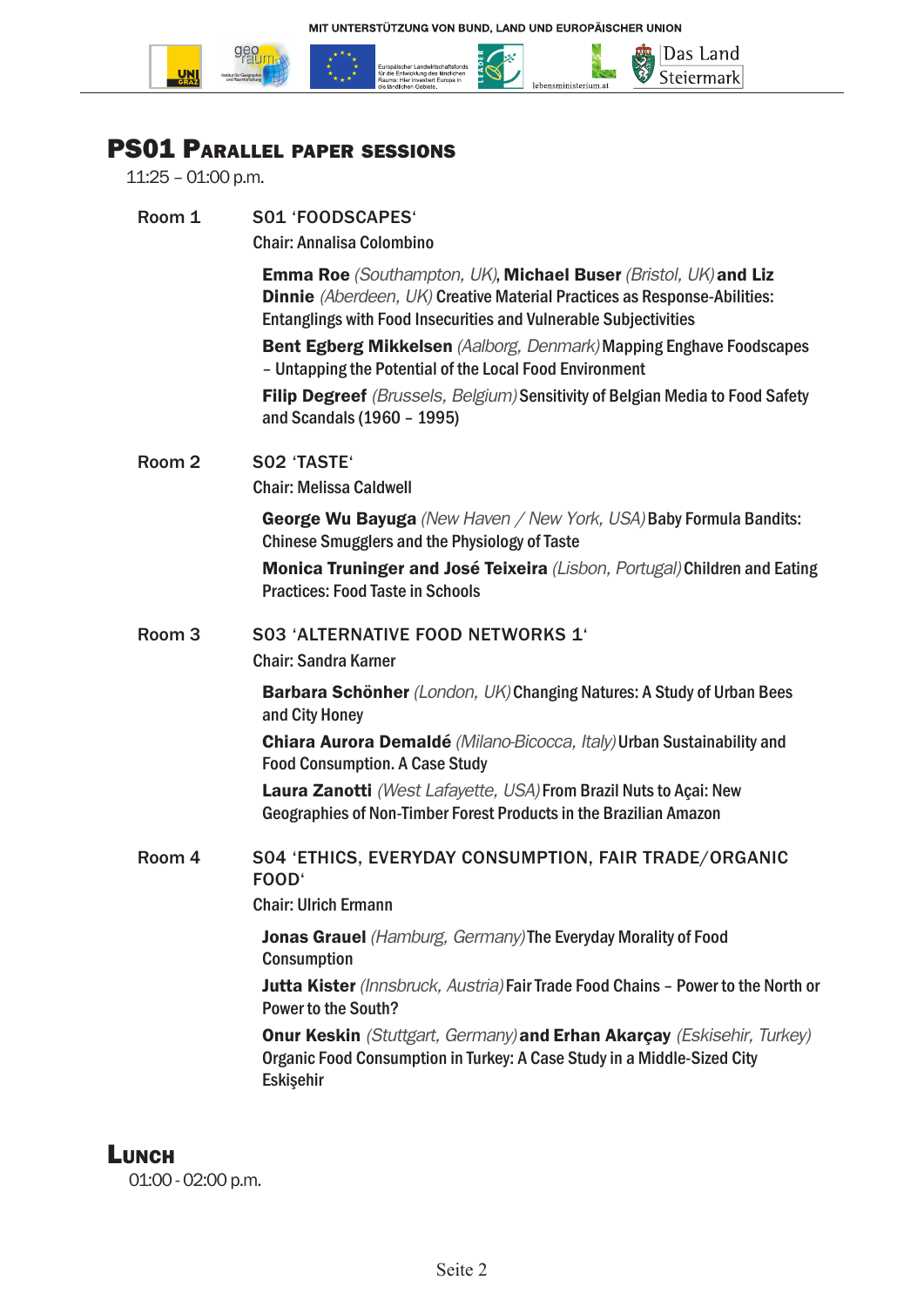

## PS02 Parallel paper sessions

02:00 – 03:30 p.m.

**UNI**<br>GRAZ

| Room 1            | S05 'FOREIGN FOOD, FOOD SAFETY"<br><b>Chair: Mara Miele</b>                                                                                                                                                                                                                                                                                                                                                                |
|-------------------|----------------------------------------------------------------------------------------------------------------------------------------------------------------------------------------------------------------------------------------------------------------------------------------------------------------------------------------------------------------------------------------------------------------------------|
|                   | <b>Cornelia Reiher</b> (Halle-Wittenberg, Germany) Food Safety and the Alliance<br>Against the Trans-Pacific Partnership in Contemporary Japan                                                                                                                                                                                                                                                                             |
|                   | Chia-Ling HSU (Paris, France) The Dilemma in the World Trade of the Agri-<br><b>Food: From the Case of Taiwan</b>                                                                                                                                                                                                                                                                                                          |
|                   | Péter Boros and Orsolya Fehér (Budapest, Hungary) Are Hungarian Food<br><b>Consumers Ethnocentric?</b>                                                                                                                                                                                                                                                                                                                     |
| Room 2            | S06 'FOOD AND EDUCATION, EATING PRACTICES'<br><b>Chair: David Evans</b>                                                                                                                                                                                                                                                                                                                                                    |
|                   | <b>Brooke Chornyak</b> (Richmond, USA) Food in Education: Teaching Systems<br>Thinking Through the Landscape of Food                                                                                                                                                                                                                                                                                                       |
|                   | <b>Lauren McDowell</b> (New York, USA) Mandatory Food Education in US Schools:<br><b>Changing the Way We Eat</b>                                                                                                                                                                                                                                                                                                           |
|                   | Hans van den Broek, Isabel García Espejo and Cecilia Díaz-Méndez<br>(Oviedo, Spain) Healthy Diet Here and There: a Comparative Analysis of the<br>Concepts of Health and Food Among Colombian and Autochthonous Women in<br><b>Spain</b>                                                                                                                                                                                   |
| Room <sub>3</sub> | S07 'CONSUMPTION/EATING PRACTICES, MEDIA'<br><b>Chair: Mike Goodman</b>                                                                                                                                                                                                                                                                                                                                                    |
|                   | <b>Simona Stano</b> (Turin, Italy / Lugano, Switzerland) 'Unjunking' the Junk:<br>Modern Foodscapes, Health, and Communication Processes                                                                                                                                                                                                                                                                                   |
|                   | Heidemarie A. Pirker, Christian R. Vogl, Christian Bertsch, Elisabeth<br>Klingbacher, Theresa Markut, Karin Kaiblinger and Rosemarie<br>Zehetgruber (Vienna, Austria) McKioto - Biocultural Diversity, Climate<br>Relevance and Health Impacts of Young People 's Eating Habits in Vienna, Austria<br>Markus Keck (Göttingen, Germany) Supermarketization and Contemporary<br><b>Food Shopping Practices in Bangladesh</b> |
| Room 4            | S08 'CULINARY/GASTRONOMIC TRADITIONS, IDENTITY'                                                                                                                                                                                                                                                                                                                                                                            |
|                   | <b>Chair: Annalisa Colombino</b>                                                                                                                                                                                                                                                                                                                                                                                           |
|                   | <b>Craig Adams</b> (Besançon, France) Competing Food Geographies: France's<br>Gastronomic Discourse in its Submission to UNESCO's Intangible Cultural<br><b>Heritage List</b>                                                                                                                                                                                                                                              |
|                   | Richard Mitchell, Adrian Woodhouse and David Gillespie (Dunedin,<br>New Zealand) Using Foraging to Uncover New Food and Emergent Food Cultures                                                                                                                                                                                                                                                                             |
|                   | Azadeh Saljooghi (Teheran, Iran) Displaced Foods and Faces: Move from<br><b>Openness to Closeness</b>                                                                                                                                                                                                                                                                                                                      |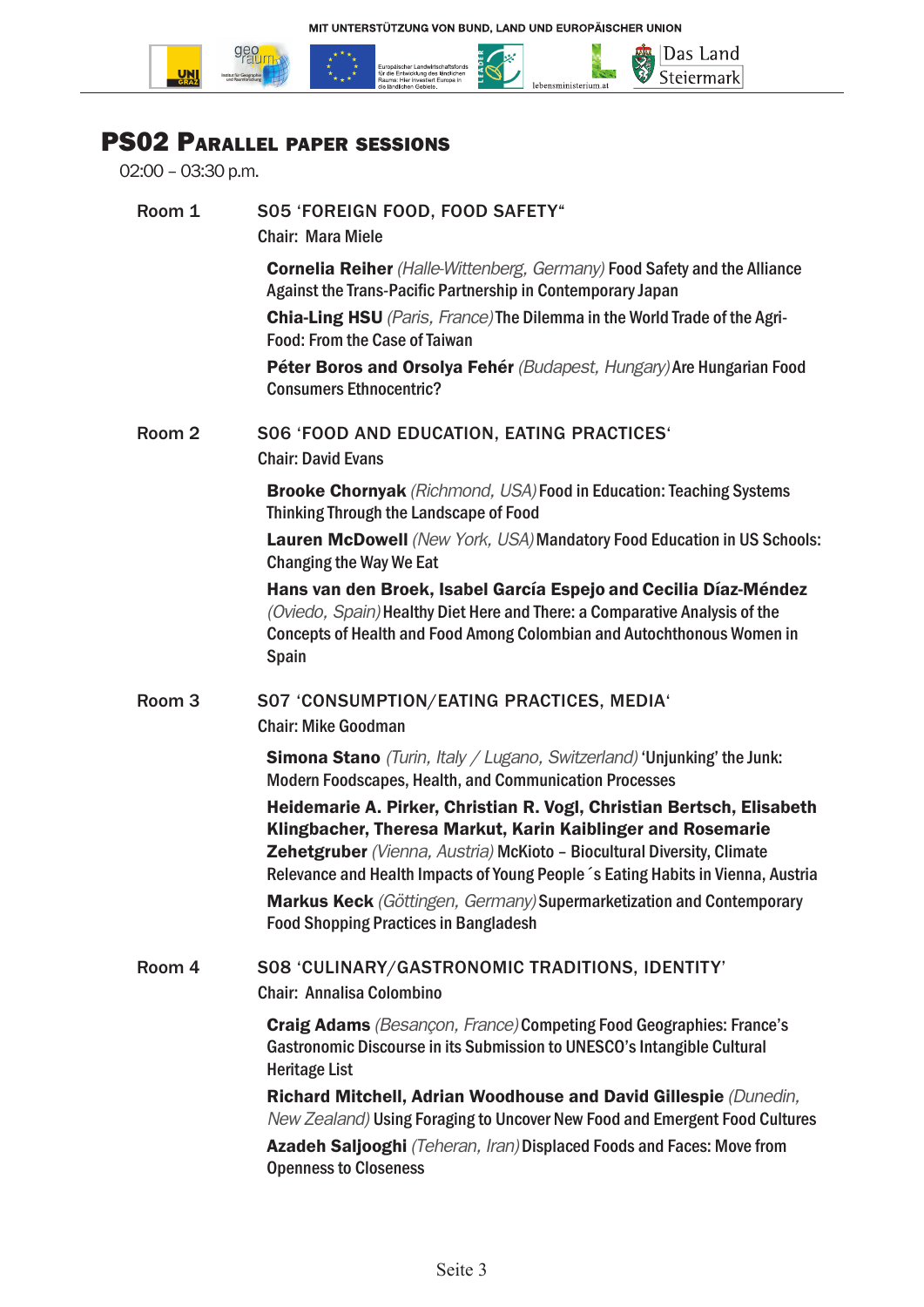





#### Coffee break

03:30 - 04:00 p.m.

## K02 Keynote speech

04:00 – 05:15 p.m.

Room 1 **Mike Goodman** *(London, UK)* Chef-ocolypse Now: Towards a Cultural Biopolitics of Celebrity Chefs

#### Coffee break

05:15 – 05:30 p.m.

#### PS03 Parallel paper sessions

05:30 – 08:00 p.m.

Room 1 S09 'Food Networks between Glocalization and Globalization' Chair: Ernst Langthaler and Markus Schermer Ernst Langthaler *(St. Pölten, Austria)* Food or Feed? Soybeans in a Globalizing World Since 1870 Katharina Hoff *(Vienna, Austria)* Hong Kong Foodscapes, Identity and Urban **Agriculture** Markus Schermer *(Innsbruck, Austria)* Local and Localized: The Impact of GI on Styrian Pumpkin Seed Oil Andreas Grünewald *(Vienna, Austria)* Certifying the Local – Producing the Global Xiomara Quines-Ruiz, Marianne Penker and Christian R. Vogl *(Vienna, Austria)* Café de Colombia- The First Geographical Indication from a Developing Country Protected under EU Law Room 2 S10 'POST-SOCIALIST ALTERNATIVE FOOD NETWORKS 1' Chairs: Petr Jehlička and Lenka Fendrychová Petr Jehlička and Joe Smith *(Milton Keynes, UK)* Neither Foodies nor Urban Peasants: Post-Socialist Food Self-Provisioning as , Quiet Sustainability' Katarzyna Król *(Warsaw, Poland)* Case Study of Homemade Cakes in Poland Guntra A. Aistara *(Budapest, Hungary)* Fairness is Elsewhere: Local and Fair Food in Post-Socialist Latvia Veronika Frélichová and Eva Fraňková *(Brno, Czech Republic)* Community Supported Agriculture in the Czech Republic: Working Models and Current Research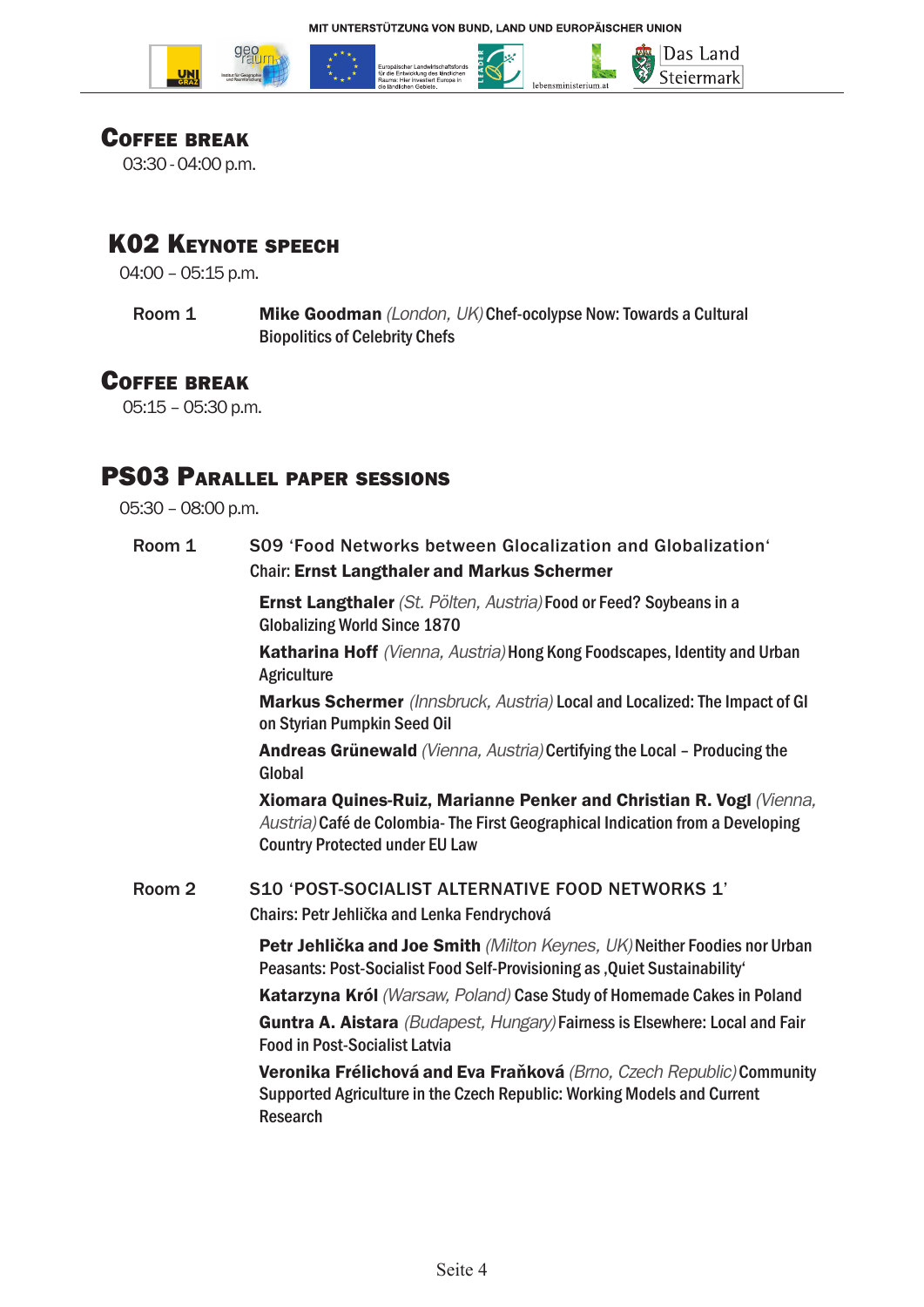

#### PS03 Parallel paper sessions

05:30 – 08:00 p.m.

Room 3 S11 'ALTERNATIVE FOOD NETWORKS 2 - FOOD QUALITY' Chair: Richard Mitchell Filippo Barbera and Paolo Giaccaria *(Turin, Italy)* Quality Reloaded: Embeddedness Discourses in AFNs Janina Wiesmann, Marcus Mergenthaler and Luisa Vogt *(Soest, Germany)* Marketing of Regional Products Giovanni Cristofoli, Ricardo Yudi Akiyoshi, Carolina Pereira Kechinski and Juliano Garavaglia *(Porto Alegre, Brazil)* Grape Must Levain: The Reutilization of a Byproduct Pedro Reissig *(Buenos Aires, Argentina)* Food Morphology: Designing for Food Practices and Products Sandra Karner *(Graz, Austria)* Exploring the Transformative Capacity of Bottom-Up Initiatives in the Food System Room 4 S12 'ALTERNATIVE FOOD NETWORKS 3 - SUSTAINABLE (LOCAL) ECONOMY, ENVIRONMENTAL IMPACTS' Chair: Adeline Tay Nadia Tecco, Egidio Dansero, Cristina Peano and Carlo Semita *(Turin, Italy)* The Slow Food Network-Based Formula of Rural Development Eifiona Thomas Lane, Sian Pierce and Arwel Jones *(Bangor, UK)* Growing a Sustainable Local Economy through Low Carbon, Low Waste Traditional Food Heritage: The Role of Private, Voluntary and Partnership Actions Orsolya Fehér *(Budapest, Hungary)* Szilárd Podruzsik and Olaf Pollmann (Potchefstroom, South Africa) Innovative Approach of the Regional Food Retail **Trade** Magdalena Pierer *(Graz, Austria)* A Nitrogen Footprint for Austrian Food **Products** Julia Rösch *(Jena, Germany)* Re-Conceptualizing Food Markets: Slowfood in Germany and Italy

## **DINNER**

08:00 p.m.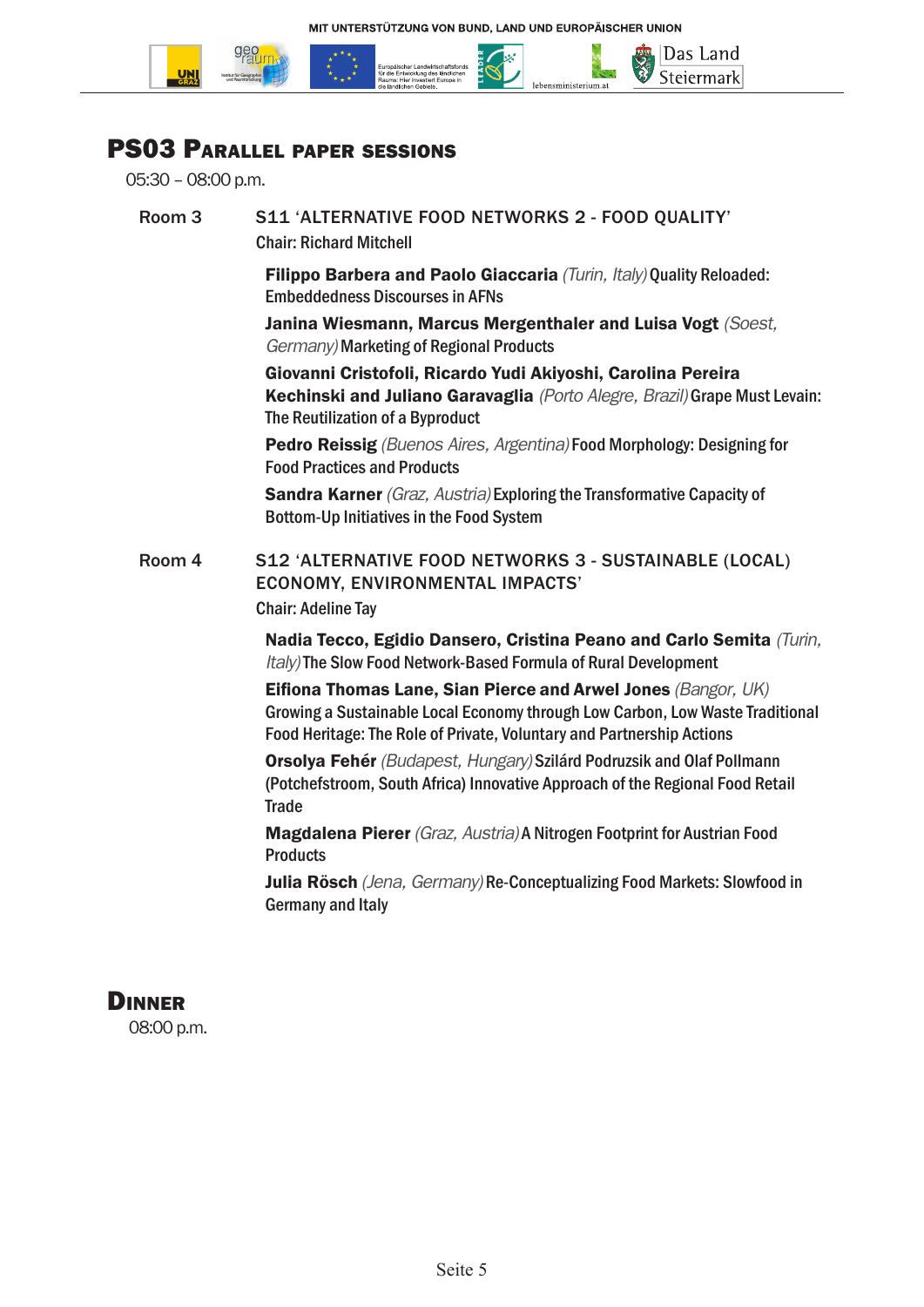

# Tuesday, 24th September 2013

### K03 Keynote speech

9:00 – 10:15 a.m..

**Room 1 Mara Miele** *(Cardiff, UK)* Consuming Animals, Animating Consumption

#### Coffee break

10:15 – 10:30 a.m.

## PS04 Parallel paper sessions

#### 10:30 – 11: 45 a.m.

| Room 1            | <b>S13 'WINE'</b><br><b>Chair: Simona Stano</b>                                                                                                                  |
|-------------------|------------------------------------------------------------------------------------------------------------------------------------------------------------------|
|                   | Hang Kei Ho (London, UK) The Emergence of Hong Kong's Wine Industry<br>Since the Tax Withdrawal in 2008                                                          |
|                   | <b>Agatha Herman</b> (Plymouth, UK) Are We There Yet? Exploring Empowerment<br>at the Micro-Scale in the South African Wine Industry                             |
| Room 2            | <b>S14 'RETAIL CHAINS'</b>                                                                                                                                       |
|                   | <b>Chair: Annalisa Colombino</b>                                                                                                                                 |
|                   | <b>Jenny Lee</b> (Uppsala, Sweden) Local Food in an Era of Large-Scale Retailing<br>Sarah G. Grant (Riverside, USA) Mot Ca Phe Sua Da or a Frappuccino           |
|                   | <b>Consuming Coffee Culture in Contemporary Vietnam</b>                                                                                                          |
| Room <sub>3</sub> | S15 'SOCIOLOGY OF FOOD, FOOD DEBATES'<br><b>Chair: Markus Schermer</b>                                                                                           |
|                   | Cecilia Díaz-Méndez and Isabel Garcia-Espejo (Oviedo, Spain)<br>The studies of Sociology of Food: Between Rural Sociology and Sociology of<br><b>Consumption</b> |
|                   | Parto Teherani-Krönner (Berlin, Germany) Meal Cultures: A New<br><b>Approach in Food Debates</b>                                                                 |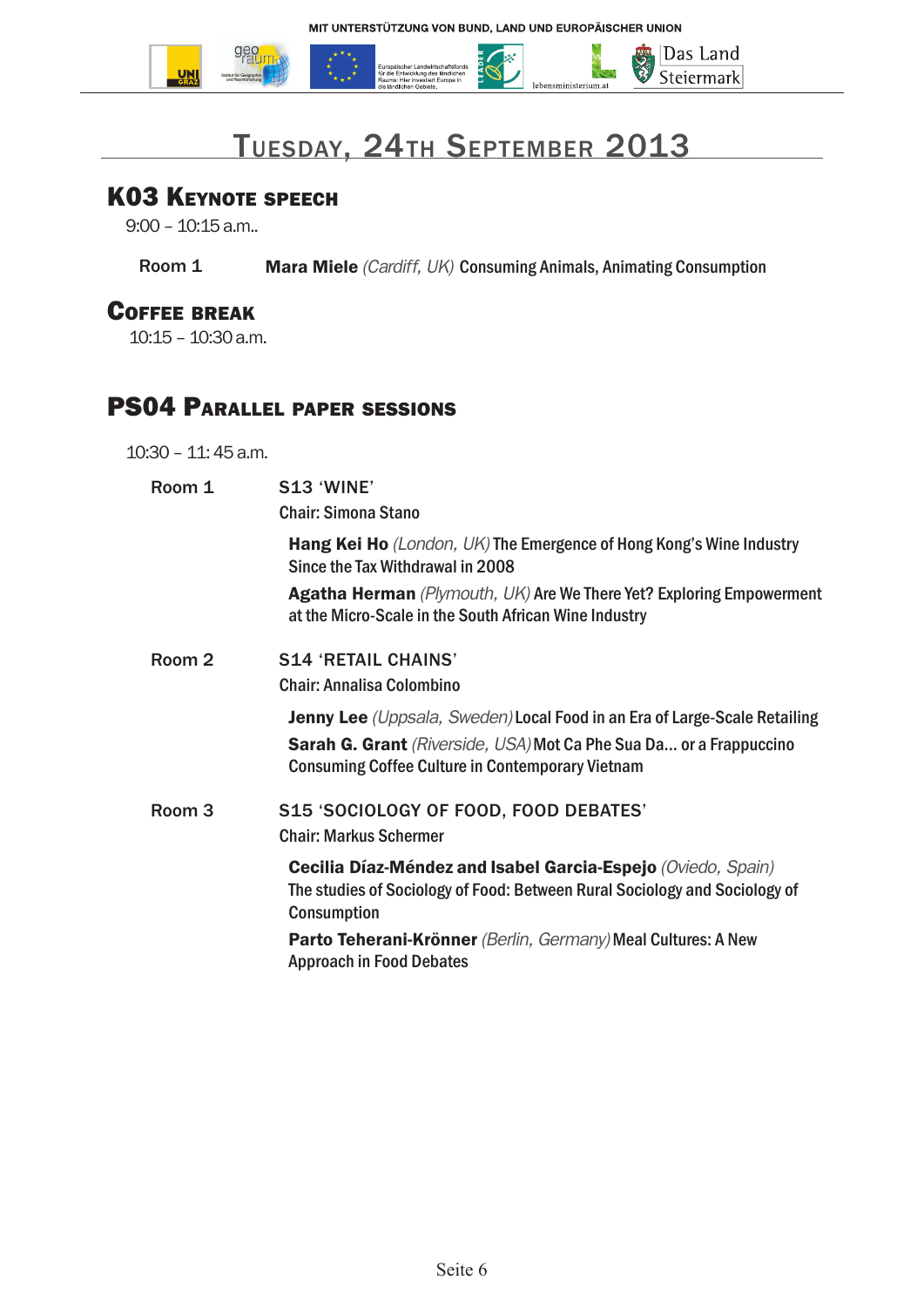

#### K04 Keynote speech

11:45 – 01:00 p.m.

Room 1 **David Evans** *(Manchester, UK)* Placing Surplus, Materializing Waste: Thrift, Hygiene and the Disposal of Excess Food

#### **LUNCH**

01:00 – 02:30 p.m.

### Discussion panel \*\*(GERMAN/ENGLISH TRANSLATION)\*\*

02:30 – 04:00 p.m.

#### Room 1 Regions of 'Good Food': Perspectives of Sustainable Systems of Food Production and Consumption

*Regionen des guten Essens: Perspektiven nachhaltiger Systeme von Nahrungsmittelproduktion und –konsum* 

Chair: Ulrich Ermann *(University of Graz, Austria)*

Discussion participants: Manfred Flieser *(Slow Food Styria, Austria),* Julie Guthman *(University of California at Santa Cruz, USA),* Ernst Hofer *(Leader region Almenland, Austria),*Josef Ober *(Leader region Vulkanland, Austria),*Alfred Ploder *(Organic wine farmer, St. Peter am Ottersbach, Austria),* Margaretha Reichsthaler *('Genussregion Österreich' Marketing Assoc., Vienna, Austria),*Andreas Reisinger *(Slow Food Region Almenland, Austria),* Markus Schermer *(University of Innsbruck, Austria),* Gerhard Wlodkowski *(President of chamber of agriculture, Austria)* 

#### Coffee break

04:00 - 04:30 p.m.

#### K05 Keynote speech

04:30 – 06:00 p.m.

Room 1 Melissa Caldwell *(Santa Cruz, USA)* Beyond Human Rights: Food, Nation, and Citizenship in Russia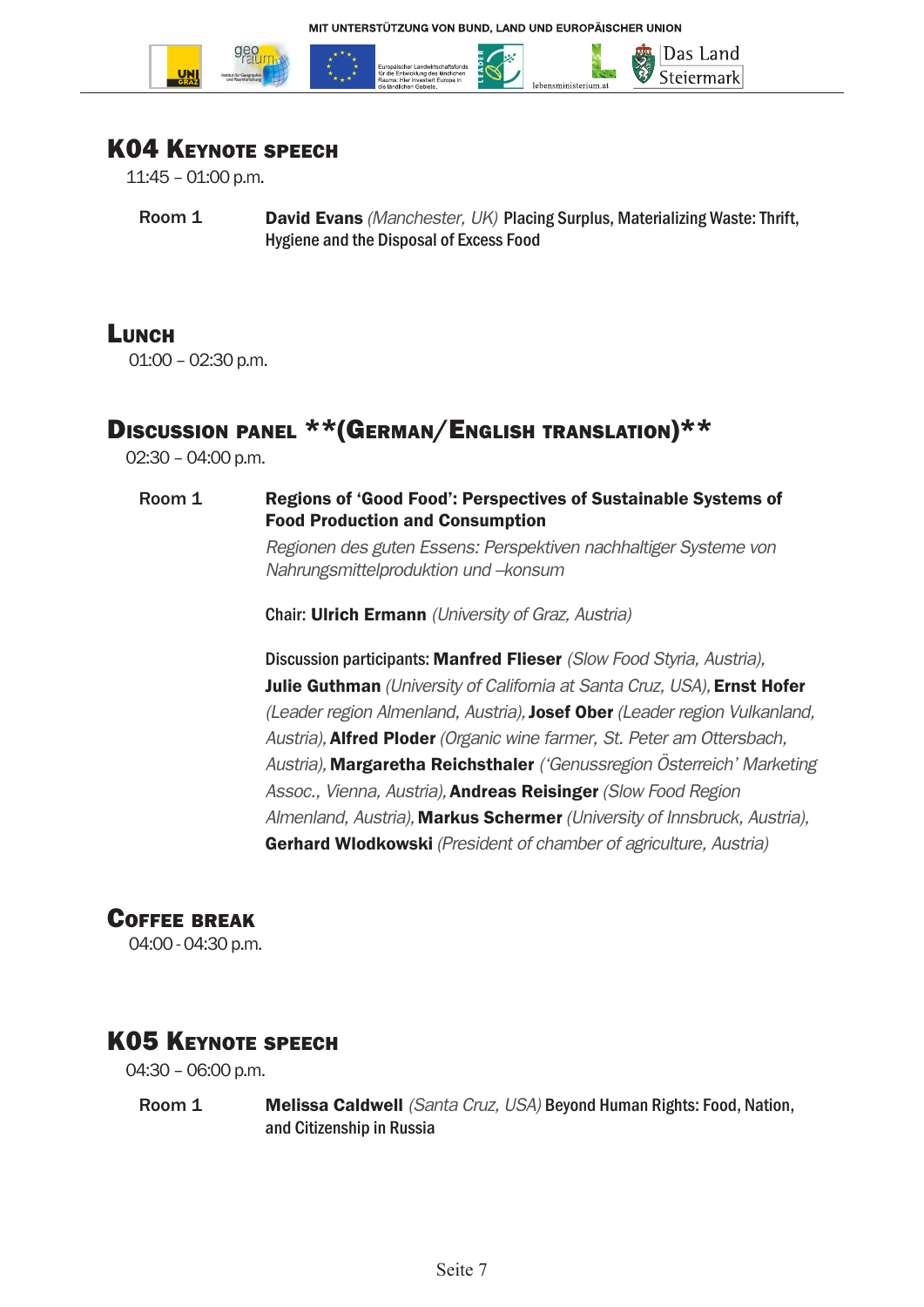

## PS05 Parallel paper sessions

06:00 – 07:30 p.m.

| Room 1            | <b>Meeting of Agro-Food Studies Network scholars</b>                                                                                                                                                                                                                                                           |
|-------------------|----------------------------------------------------------------------------------------------------------------------------------------------------------------------------------------------------------------------------------------------------------------------------------------------------------------|
| Room <sub>2</sub> | <b>S16 'ALTERNATIVE FOOD NETWORKS 4'</b><br><b>Chair: Paolo Giaccaria</b>                                                                                                                                                                                                                                      |
|                   | Kristin Schulz, Susanne Von Muenchhausen and Anna Haering<br>(Eberswalde, Germany) Strengthening Organic Food Value Chains in Germany<br>Ewa Kopczyńska (Krakow, Poland) Shortening Food Chains in Poland -                                                                                                    |
|                   | <b>Between Traditional Communities and Late Modernity</b><br>Petra Hirner (Vienna, Austria) Alternative Food Systems and their Influence on                                                                                                                                                                    |
|                   | the Resilience of the Involved Farms using the Example of the ADAMAH BioHof<br>in Austria                                                                                                                                                                                                                      |
| Room <sub>3</sub> | S17 'MEDIA, CELEBRITY CHEFS, CREATIVITY'<br><b>Chair: Annalisa Colombino</b>                                                                                                                                                                                                                                   |
|                   | Steve Ellwood and Richard Mitchell (Dunedin, New Zealand) Food Media<br>and the Tension Between Access and Excess                                                                                                                                                                                              |
|                   | Abigail Wincott (Brighton, UK) Whose Heritage? Heritage vegetables in the<br>UK Media - A Battle for Ownership                                                                                                                                                                                                 |
|                   | Fransisca Tan (Vienna, Austria) Delicate Thoughts. Food Cravings In The Light<br>Of Inner Experience                                                                                                                                                                                                           |
| Room 4            | <b>S18 'SUSTAINABILITY'</b>                                                                                                                                                                                                                                                                                    |
|                   | <b>Chair: Julia Rösch</b>                                                                                                                                                                                                                                                                                      |
|                   | Matilda Marshall (Umeå, Sweden) The Local Dilemma: Searching for<br><b>Sustainability in the Locality</b>                                                                                                                                                                                                      |
|                   | Steffen Hirth (Hamburg, Germany) Going More Vegan: An Appeal to Treading<br>New Paths to Sustainable Production and Consumption Practices via Politics of<br>the Possible and Relational Geographies of Responsibility                                                                                         |
|                   | Ian M Humphrey (Sheffiled, UK) Selling out or wising up? Responding to the<br>neo-liberal impulse from within Community Supported Agriculture in the U.K.                                                                                                                                                      |
| Room 5            | S19 'POST-SOCIALIST ALTERNATIVE FOOD NETWORKS 2'<br>Chairs: Petr Jehlička and Lenka Fendrychová                                                                                                                                                                                                                |
|                   | Lenka Fendrychová (Prague, Czech Republic) Post-Socialist Alternative<br>Foodscapes and Sustainability: The Case of Farmers ' Markets in Prague, Czechia<br><b>Lani Trenouth</b> (Wageningen, the Netherlands / Riga, Latvia) Advancing<br>Alternative Food Networks in Central and Eastern European Countries |

**DINNER** 07:30 p.m.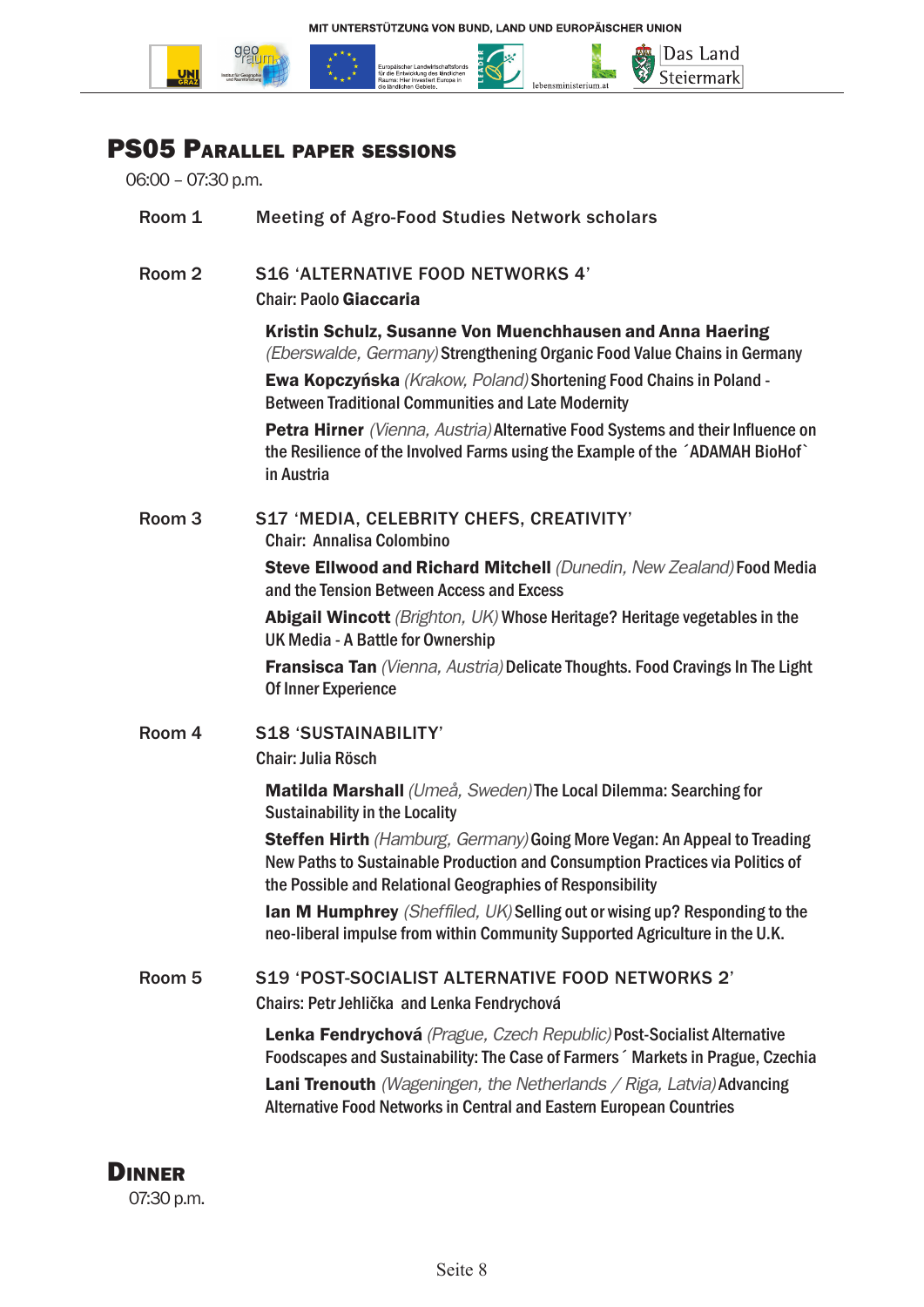



## Wednesday, 25th September 2013

# Science and practice Workshop \*\*(German/English

translation)\*\*

09:00 – 11:30 a.m.

Room 1 Culinary Regions - Culinary Valorization of Rural Areas or Fraudulent Labeling? *Genussregionen – Kulinarische Inwertsetzung ländlicher Räume oder Etikettenschwindel?*

Chair: Josef Scheff *(University of Graz, Austria)*

#### PS06 Parallel paper sessions

09:00 – 11:30 a.m.

Room 2 S20 'FARMERS' Chair: Lenka Fendrychová

> Isabella Lang, Ellen Rupprechter, Johann Gangl, Thomas Huemer and Friedrich Leitgeb *(Vienna, Austria)* Access to Land for Beginning Farmers: New Opportunities for Sustainable Rural Development

Friedrich Leitgeb, Susanne Kummer and Christian R. Vogl *(Vienna, Austria)* Farmers' Experiments in Cuba – Means to Enhance Sustainable Development?

Ulrike Jaklin *(Vienna, Austria)* Peasants and the food co-operative D'Speis Reasons for the Participation in an Alternative Food Network

Room 3 S21 'Food Sovereignty, Gardens and Urban Agriculture' Chair: Barbara Schönher

> Petra C. Braun *(Linz, Austria)* Slow Food Gardens in Uganda / Africa – A Model for a Sustainable Local Food System Providing Food and Nutrition Security and Food Sovereignty?

Matthew Smith *(London, UK)* and Zeremariam Fre *(London, UK)* Urban Agriculture and the Pastoralist Dilemma – Food Sovereignty in Arid Regions

Alessia Ferretti, Enzo Falco, Alessandro Boca and Enrica Polizzi *(Rome, Italy)* Farmers' Markets and Urban Agriculture. New Solutions to Ensure Increased Access to Quality Food in the USA